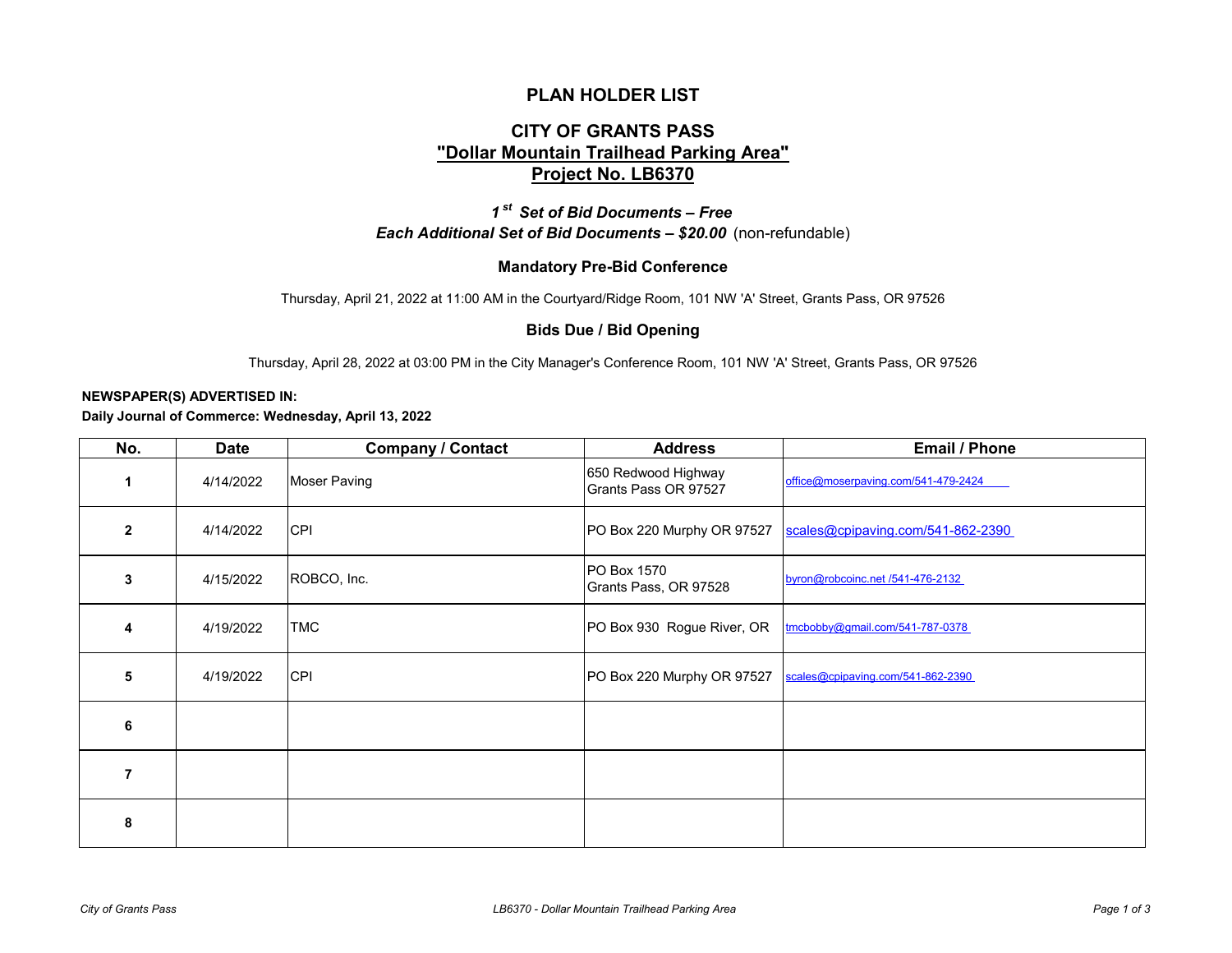| $\boldsymbol{9}$ |  |  |
|------------------|--|--|
| $10\,$           |  |  |
| 11               |  |  |
| $12$             |  |  |
| $13$             |  |  |
| $14$             |  |  |
| $15$             |  |  |
| $16$             |  |  |
| $17\,$           |  |  |
| ${\bf 18}$       |  |  |
| $19$             |  |  |
| ${\bf 20}$       |  |  |
| 21               |  |  |
| ${\bf 22}$       |  |  |
| $23$             |  |  |
| ${\bf 24}$       |  |  |